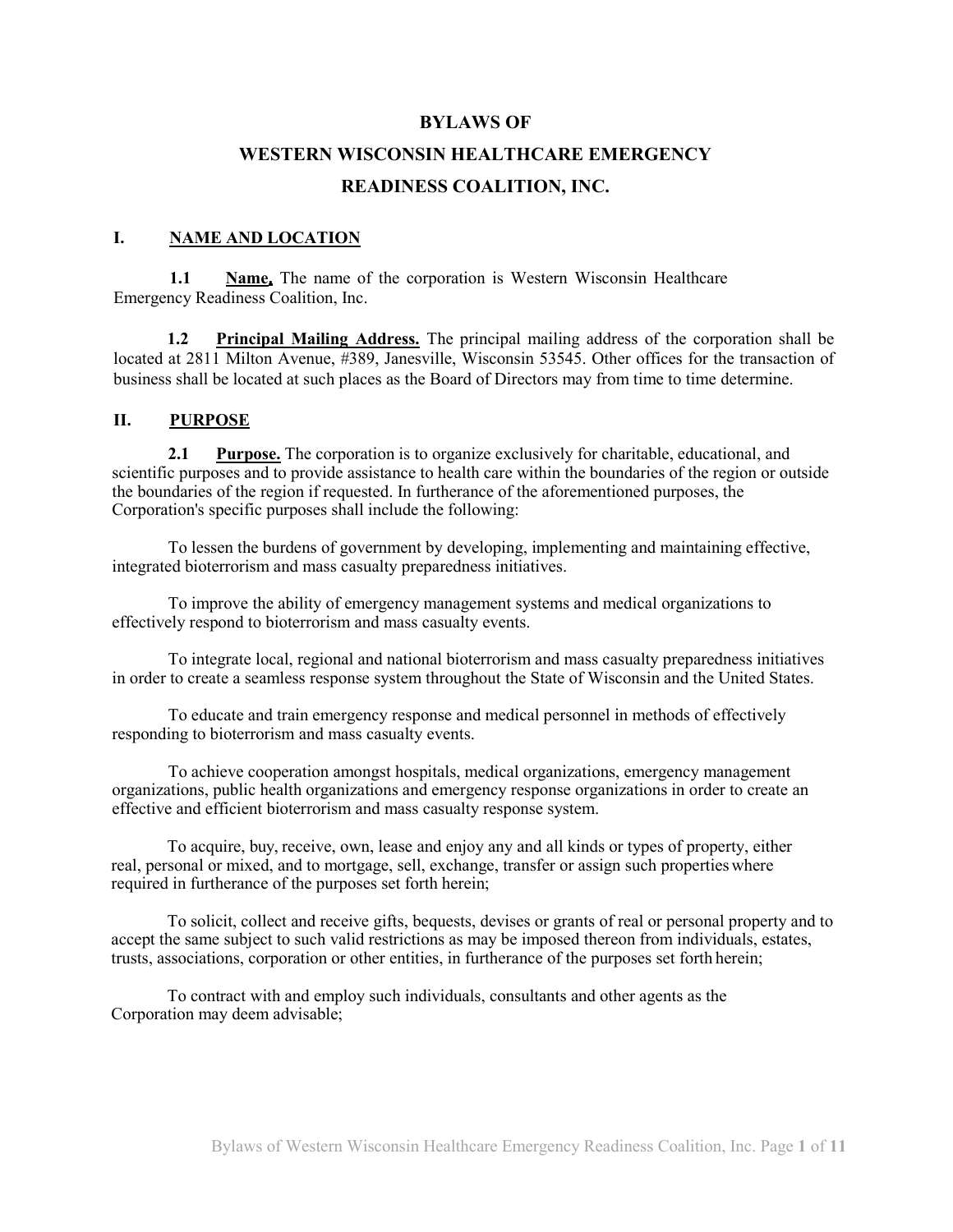To adopt and enforce such By-Laws, rules and regulations as the Corporation may from time to time deem advisable for the attainment of its purposes;

To contract with other organizations, for-profit and not-for-profit, with individualsand with governmental agencies in furtherance of the purposes set forth herein;

To invest/disperse any funds or other securities in any manner it may deem most appropriate and productive for achieving the purposes of the Corporation;

To exercise any, all and every power that a nonprofit corporation organized under the provisions of the Wisconsin Nonstock Corporation Law for charitable, educational and scientific purposes, all for the public welfare, can be authorized to exercise but not any other purpose. No substantial part of the activities, funds, property or income of the Corporation shall be used in carrying on any political activity, directly or indirectly, or in attempting to influence legislation. Neither the Corporation nor its officers or directors shall, in their capacity as officers or directors of the Corporation, contribute to or otherwise support or assist any political party or candidate for elective public office. Any gifts, grants, scholarships and other awards made by the Corporation shall be given or awarded in such manner as does not violate the restrictions under Code section 501 $(c)(3)$ .

**OPERATIONAL LIMITATIONS:** Notwithstanding any other provisions of these articles, the corporation shall not carry on any other activities not permitted to be carried on (1) by a corporation exempt from federal income tax under section  $501(c)(3)$  of the Internal Revenue Code of 1986, as amended (or the corresponding provision of any future United States Internal Revenue Law), or (2) by a corporation, contributions to which are deductible under section  $170(c)(2)$  of the Internal Revenue Code of 1986, as amended (or the corresponding provision of any future United States Internal Revenue Law).

#### **III. MEMBERS**

**3.1 Members.** Membership is open to any and all Health Care related agencies or those that work directly with health Care during emergencies. The Board shall consist of Voting Members and Ad-Hoc Members. Voting members shall identify persons authorized to cast the membership vote by filing with the Secretary a written certification or letter from the Member organization, whether electronic or paper copy.

Voting Member shall consist of the following:

- 1. Each Regional Hospital Member
- 2. Two Trauma Metro
- 3. One Trauma Rural
- 4. One Public Health Officer
- 5. One Metro Emergency Medical Service
- 6. One Rural Emergency Medical Service
- 7. One First Responder
- 8. One Emergency Management
- 9. One Human Services

Ad-Hoc Members may consist of the following:

- 1. La Crosse County Public Health, if not already a voting Member above
- 2. Fort McCoy Representative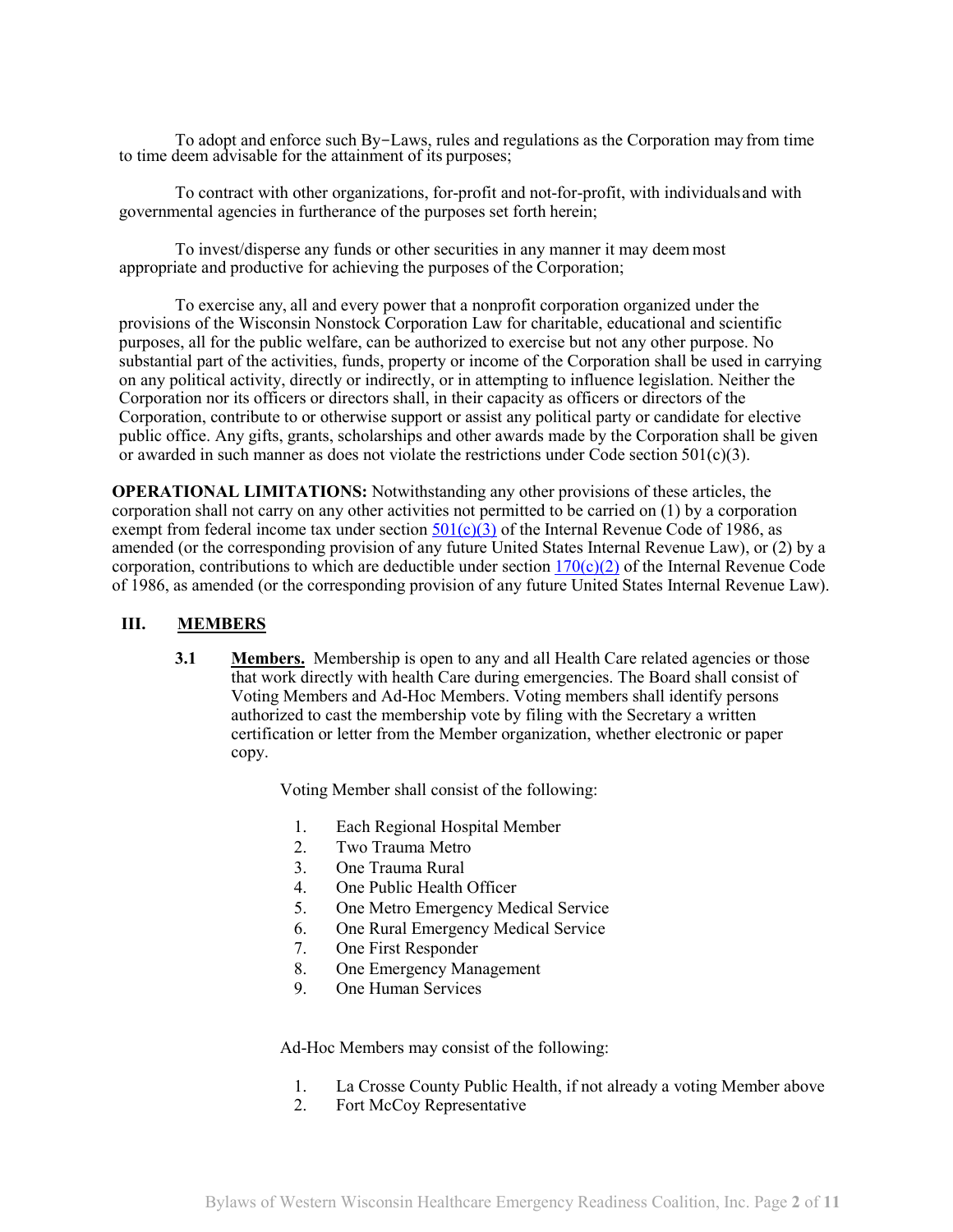- 3. Fire Service
- 4. Law Enforcement
- 5. Long Term Care
- 6. Red Cross Representative
- 7. Salvation Army
- 8. Private Business, as specific to the topic
- 9. Coalition Staff (non-voting)
- 10. Federal Bureau of Investigation
- 11. Other Federal Agencies

**3.2 Voting Members.** Voting members shall have all privileges of membership and shall each be entitled to one vote on any matter requiring a vote. Proxy voting shall not be permitted.

**3.3 Ad-Hoc Members.** Ad-Hoc members shall be other interested organizations or persons whose applications for non-voting membership have been approved by the board of directors. Ad-Hoc members shall be entitled to receive publications, attend meetings, and have any other privileges as may be granted by the board of directors, but they shall not be entitled to vote. The purpose of an Ad-Hoc Membership is to provide representation of their organization and give expert insight and advice to Western Wisconsin Healthcare Emergency Readiness Coalition, Inc.

**3.4 Removal of Members.** Upon a recommendation by a vote of a majority of the board of directors, members may be removed by a vote of two-thirds of all members entitled to vote (notwithstanding whether all members are present at a meeting to vote on such removal).

**3.5 Annual Meeting.** The annual meeting of the Board of Directors shall be held in on the first Thursday in the month of February each year at 1:30PM in the designated location as indicated on the agenda or at such other date and time within thirty (30) days of that date as may be fixed by resolution of the Board of Directors. The purpose of the annual meeting of the corporation shall be to report on the financial affairs and activities of the corporation, to elect officers and to transact such other business as may come before the meeting. This Bylaw shall serve as notice of the annual meeting of the corporation and no additional notice shall be required.

**3.6 Regular Meetings.** Regular meetings will be held on the first Thursday of each month unless the board of directors decides to meet every other month. Alternate monthly meetings will still be held on the first Thursday of each month.

**3.7 Special Meetings.** Special meetings of members may be called by the President/Chairperson, by a majority of the board of directors, or by a written request signed by two of the voting members. Special meetings shall be on 48 hours notice, which shall describe generally the business to be transacted at the meeting.

**3.8 Meeting Notices.** Whenever notice of a meeting of the Members is required to be given, such notice shall be given in writing and delivered personally or by e-mail to each director at his/her business address or at such other address as the director shall have designated in writing filed with the Secretary/Treasurer. If mailed, such notice shall be deemed to be delivered when deposited into the United States mail so addressed with postage prepaid thereon. Any notice of a meeting of the Board of Directors required under these bylaws shall specify the place, day and hour of the meeting. Whenever any notice whatever is required to be given to any director of the corporation under the Articles of Incorporation or Bylaws or any provision of law, a waiver thereof in writing, signed at any time, whether before or after the time of meeting, by the director entitled to such notice, shall be deemed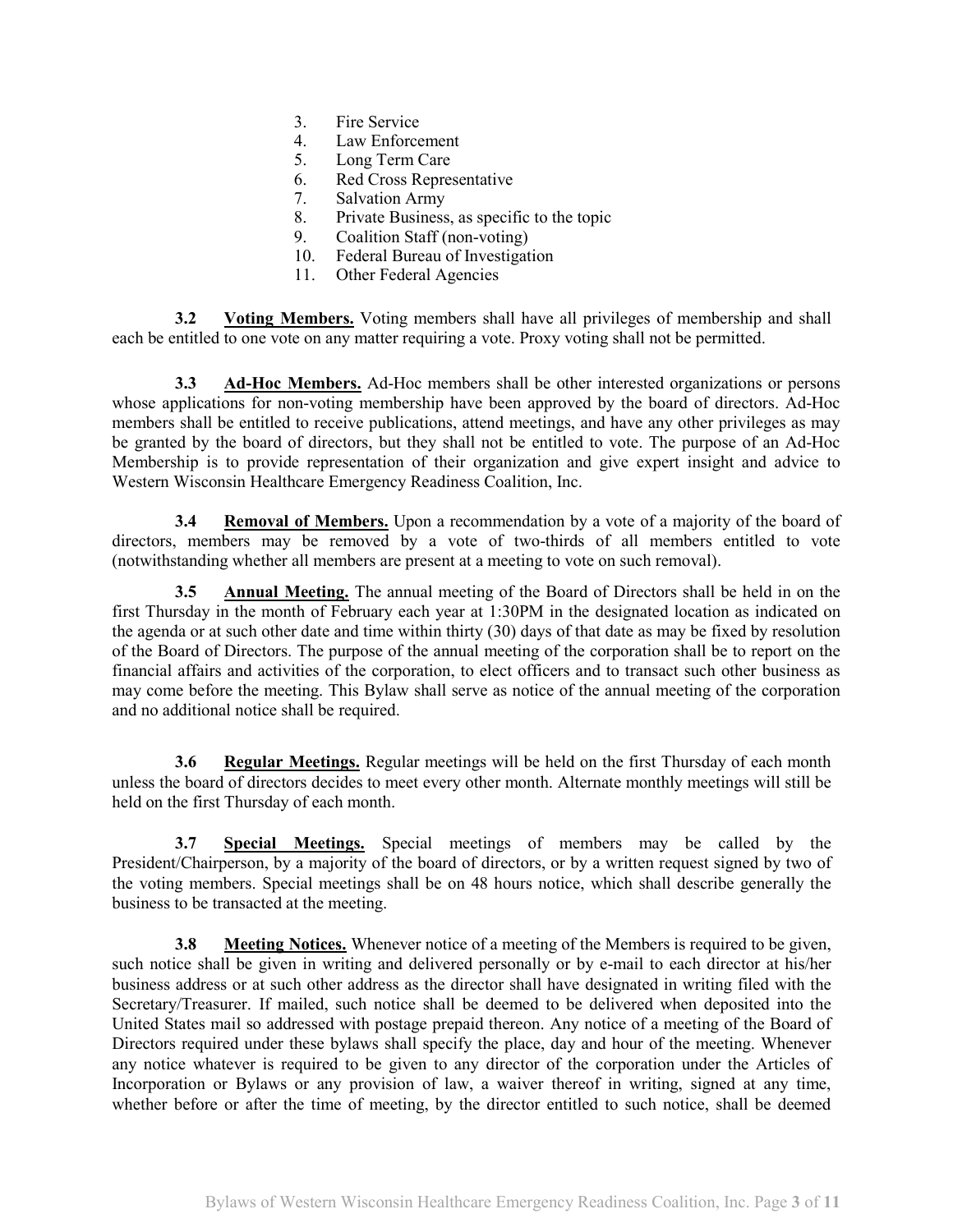equivalent to the giving of such notice. The attendance of a director at a meeting shall constitute a waiver of notice of such meeting, except where a director attends a meeting and objects thereat to the transaction of any business because the meeting is not lawfully called or convened. Neither the business to be transacted at, nor the purpose of, any regular or special meeting of the Board of Directors need be specified in the notice or waiver of notice of such meeting.

**3.9 Quorum.** Any meeting requiring a vote must have a quorum. A quorum is a minimum of seven (7) voting members or their authorized proxies. Regular meetings do not require a quorum unless an official vote is taken. If consensus is reached by the members present at a regular meeting, no quorum is required.

**3.10 Unanimous Consent Without Meeting.** Any action required or permitted by the Articles of Incorporation or Bylaws or any provision of law to be taken by the Board of Directors or Committee thereof at a meeting or by resolution may be taken without a meeting if a consent in writing, setting forth the action so taken, shall be signed by all of the directors or members of the committee then in office.

**3.11 Conduct of Meetings.** Meetings shall be conducted pursuant to *Robert's Rules of Order* unless some other procedure is approved by a majority of voting members present and voting*.*  The President/Chairperson and in his/her absence, the Vice President/Vice Chairperson, and in the absence of the President/Chairperson and Vice President/Vice Chairperson, any director chosen by the directors present, shall call meetings of the Board of Directors to order and shall act as chairman of the meeting. The Secretary/Treasurer of the corporation shall act as secretary of all meetings of the Board of Directors, but in the absence of the Secretary, the presiding officer may appoint any Assistant Secretary or any director or other person present to act as secretary of the meeting.

**3.12 Presumption of Assent.** A director of the corporation who is present at a meeting of the Board of Directors or a committee thereof of which he/she is a member at which action or any corporate matter is taken shall be presumed to have assented to the action taken unless his/her dissent shall be entered in the minutes of the meeting or unless he/she shall file his/her written dissent to such action with the person acting as the secretary of the meeting before the adjournment thereof or shall forward such dissent by registered mail to the Secretary of the corporation immediately after the adjournment of the meeting. Such right to dissent shall not apply to a director who voted in favor of such action.

**3.13 Committees.** The Board of Directors by resolution adopted by the affirmative vote of a majority of the number of directors set forth in Section 4.2 may designate one or more committees, each committee to consist of one or more directors elected by the Board of Directors, which to the extent provided in said resolution, shall have and may exercise, when the Board of Directors is not in session, the powers of the Board of Directors in the management of the business and affairs of the corporation. Each such committee shall fix its own rules governing the conduct of its activities and shall make such reports to the Board of Directors of its activities as the Board of Directors may request.

## **IV. BOARD OF DIRECTORS**

**4.1 General Powers and Duties.** The business and affairs of the corporation shall be managed by its Board of Directors. The Board of Directors shall have the power to adopt, promulgate and publish rules and regulations governing the operation of the corporation; to solicit and acquire by gift, lease or purchase any personal or real property deemed necessary to adequately carry out the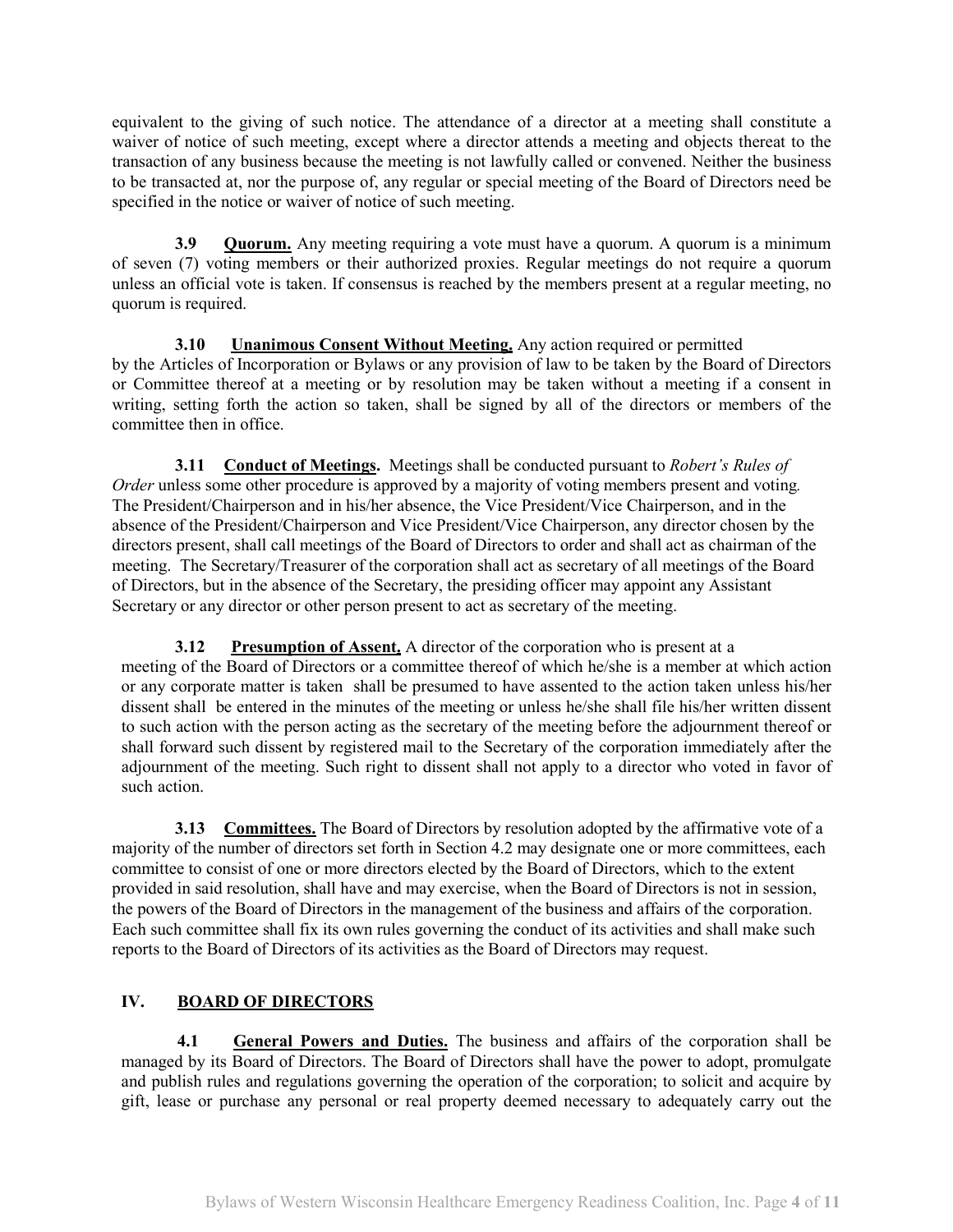purposes of the corporation; to employ such person as deemed necessary to carry out the purposes of the corporation; and to do all other things necessary to adequately provide and maintain the corporation.

It shall be the duty of the Board of Directors to keep a complete record of all acts and corporate affairs and to present a statement thereof at the annual meeting of the Board of Directors and to make the same available, at least annually, to the Board of Directors of Western Wisconsin Healthcare Emergency Readiness Coalition, Inc.

**4.2 Number and Appointment of Board Members.** The corporation shall have eight (8) directors which shall include: President/Chairperson, Vice President/Vice Chairperson, Secretary, Treasurer, EMS Representative, Hospital Representative, Public Health Representative and Emergency Management Representative. The President/Chairperson also has the authority to invite one public citizen to attend the Board of Directors' meeting as a citizen advisor. All directors of the Board of Directors shall be elected by the voting members of Western Wisconsin Healthcare Emergency Readiness Coalition, Inc.

**4.3 Term of Office.** Each director shall hold office for a term of two (2) years or until his/her successors shall have been duly elected in accordance with these bylaws. The initial Board of Directors appointed by the Incorporator, upon adoption of these Bylaws, shall be elected for the following term. Four members shall be elected for a one (1)-year term and four members for a two (2)-year term. Thereafter, as the term of each initial board member expires, his or her successor shall be elected for a two (2)-year term.

**4.4 Resignation and Removal.** A director may resign at any time by giving written notice to the Board, the President/Chairperson or the Secretary/Treasurer of the corporation. A director may be removed from office by affirmative vote of a majority of the Board of Directors of the Western Wisconsin Healthcare Emergency Readiness Coalition, Inc., taken at a meeting of directors called for that purpose.

**4.5 Vacancy.** In the event of the death, resignation or removal of a director, his/her successor shall be appointed for the remaining term of said director by the entity who initially appointed the director.

**4.6 Compensation.** No director shall receive compensation for services rendered to the corporation. However, a director may be reimbursed for reasonable and necessary expenses incurred by the director carrying out his/her obligations to the corporation provided that such reimbursement is approved by the Board of Directors.

### **V. OFFICERS.**

**5.1 Number.** The principal officers of the corporation shall be a President/Chairperson, Vice President/Chairperson, Secretary and Treasurer each of whom shall be elected by the Board of Directors. Such other officers and assistant officers as may be deemed necessary may be elected or appointed by the Board of Directors, such as a medical advisor who shall provide guidance to the Board of Directors and attend board and coalition meetings. Any two or more offices may be held by the same person, except the offices of President/Chairperson and Secretary and the offices of President/Chairperson and Vice President/Vice Chairperson may not be held by the same person. Officers of the corporation need not be members of the Board of Directors.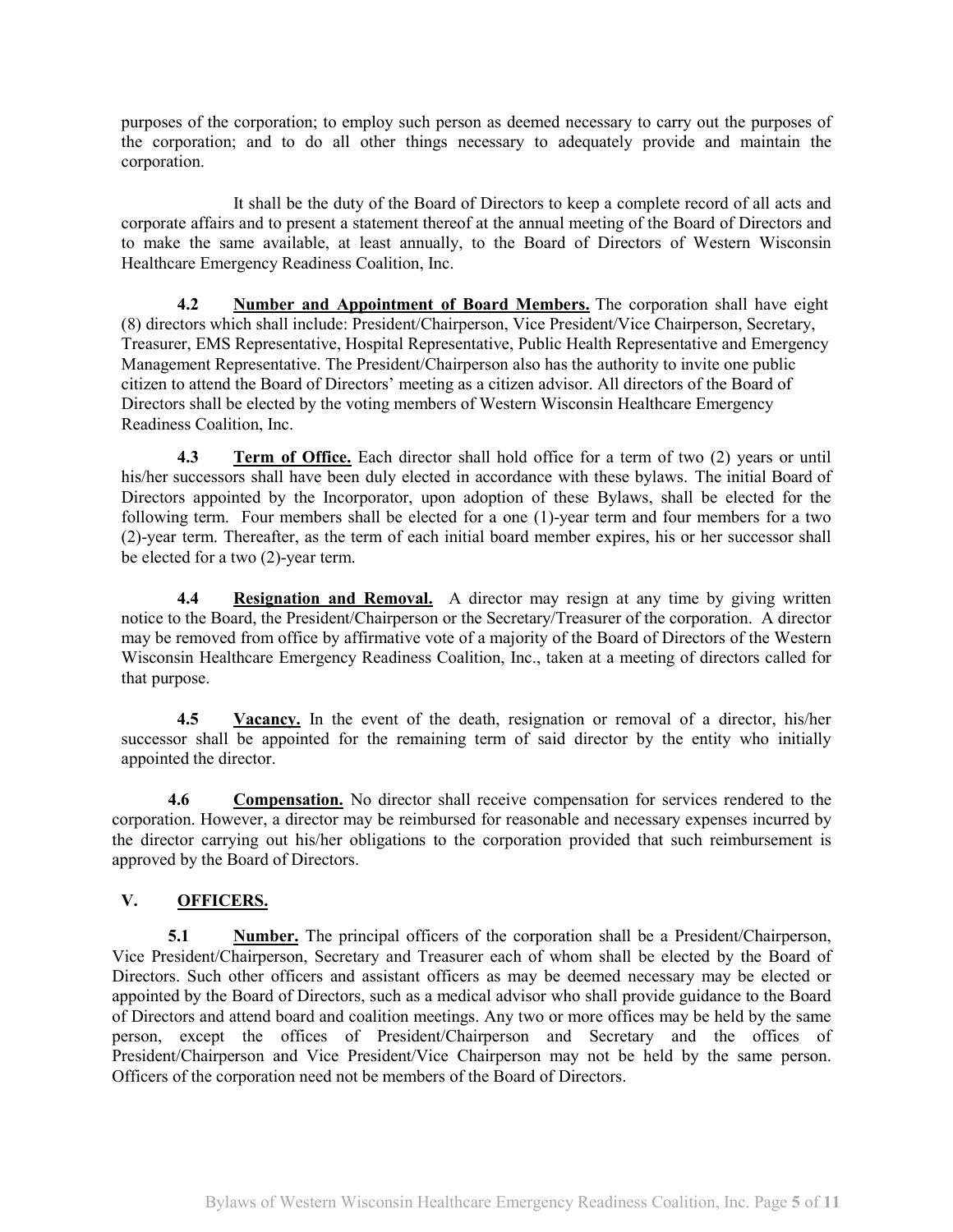**5.2 Election and Term of Office.** The officers of the corporation shall be elected by the Members at the annual meeting of Western Wisconsin Healthcare Emergency Readiness Coalition, Inc. each year. If the election of officers is not held at such annual meeting, such election shall be held as soon thereafter as possible. Each officer shall hold office for a period of one (1)-year or until his/her successor shall have been duly elected.

### **5.3 Resignation and Removal.** Any officer or agent may resign at any time by

giving written notice to the Board, the President/Chairperson or the Secretary. Any officer or agent may be removed by the Board of Directors whenever in its judgment the best interests of the corporation will be served thereby, but such removal shall be without prejudice to the contract rights, if any, of the person so removed. A board member must be removed by a majority of the Board of Directors. Election or appointment shall not itself create contract rights.

**5.4 Vacancies.** A vacancy in any principal office because of death, resignation, removal, disqualification, or otherwise, shall be filled by the Board of Directors for the unexpired portion of the term.

**5.5 President/Chairperson.** The President/Chairperson shall be the principal executive officer of the corporation and, subject to the control of the Board of Directors, shall in general supervise and control all of the business and affairs of the corporation. He shall have authority, subject to such rules as may be prescribed by the Board of Directors, to appoint such agents and employees of the corporation as he/she shall deem necessary, to prescribe their powers, duties, and compensation, and to delegate authority to them.

### **5.6 Vice President/Vice Chairperson.** In the absence of the President/Chairperson or in the event of his/her death,

inability, or refusal to act, or in the event for any reason it shall be impracticable for him to act personally, the Vice President/Vice Chairperson shall perform the duties of the President/Chairperson, and when so acting, shall have all the powers of and be subject to all the restrictions upon the President/Chairperson.

**5.7 Secretary.** The Secretary shall keep the minutes of the meetings of the Board of Directors, see that all notices are duly given in accordance with the provisions of these Bylaws or as required by law, be custodian of the corporate records and, in general, perform all duties incident to the office of Secretary and have such other duties and exercise such authority as from time to time may be delegated or assigned to him/her by the President/Chairperson or by the Board of Directors.

**5.8 Treasurer.** The Treasurer shall have charge and custody of and be responsible for all funds and securities of the corporation and in general perform all of the duties incident to the office of Treasurer and have such other duties and exercise such other authority as from time to time may be delegated or assigned to him by the President/Chairperson or by the Board of Directors. If required by the Board of Directors, the Treasurer shall give a bond for the faithful discharge of his/her duties in such sum and with such surety or sureties as the Board of Directors shall determine.

### **5.9 Other Assistants and Acting Officers.** The Board of Directors shall have

the power to appoint any person to act as assistant to any officer, or as agent for the corporation in his/her stead, or to perform the duties of such officer whenever for any reason it is impracticable for such officer to act personally, and such assistant or acting office or other agent so appointed by the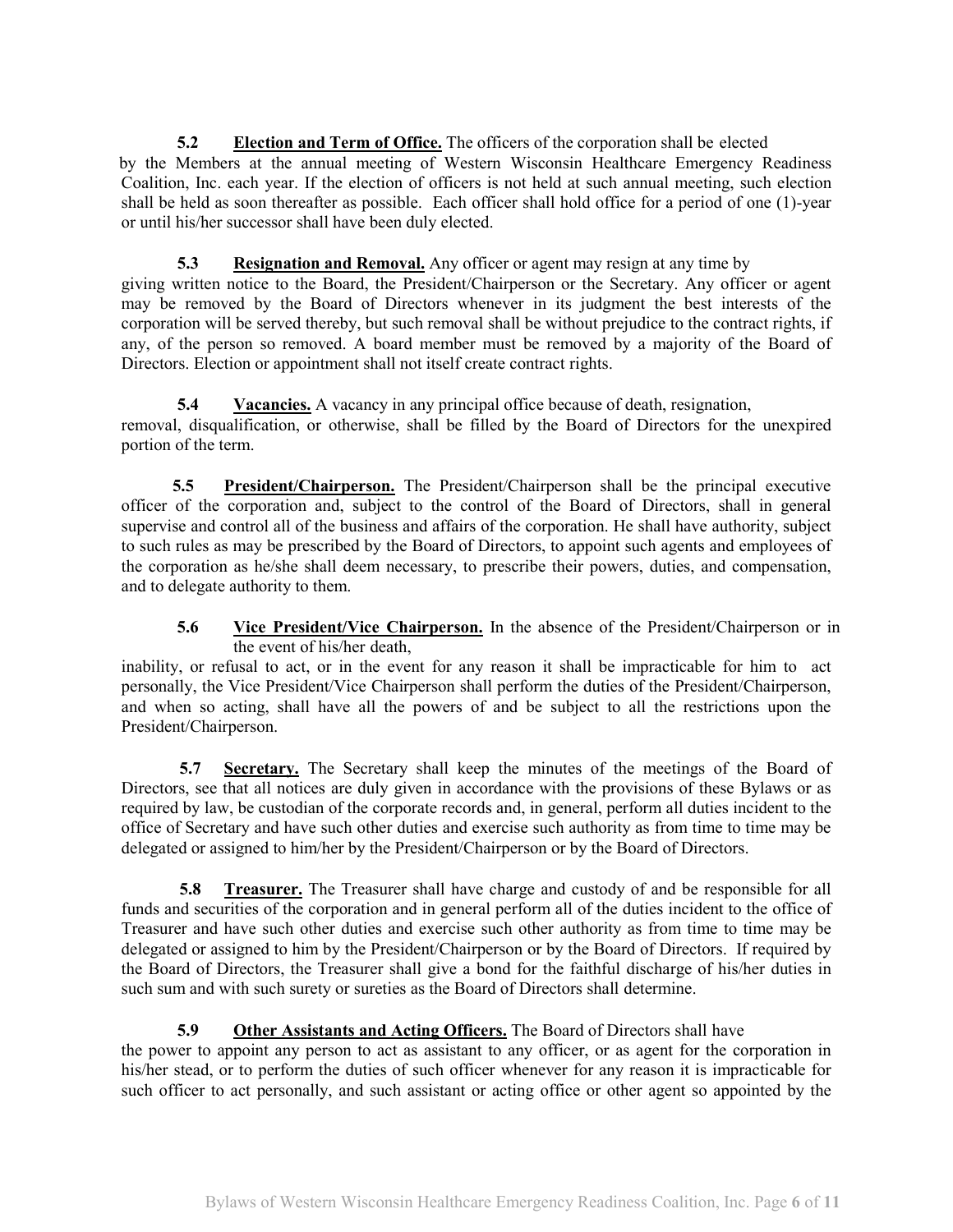Board of Directors shall have the power to perform all the duties of the office to which he/she is so appointed to be assistant, or as to which he/she is so appointed to act, except as such power may be otherwise defined or restricted by the Board of Directors.

### **VI. CONTRACTS, LOANS, CHECKS, AND DEPOSITS; SPECIAL CORPORATE ACTS.**

**6.1 Contracts.** The Board of Directors may authorize any officer or officers,

agent or agents, to enter into any contract to execute or deliver any instrument in the name of and on behalf of the corporation, and such authorization may be general or confined to specific instances. In the absence of other designation, all deeds, mortgages, and instruments of assignment or pledge made by the corporation shall be executed in the name of the corporation by the President/Chairperson or one of the Vice President/Vice Chairpersons and by the Secretary/Treasurer, an Assistant Secretary/Treasurer; the Secretary/Treasurer or an Assistant Secretary/Treasurer, when necessary or required, shall affix the corporate seal thereto; and when so executed no other party to such instrument or any third party shall be required to make any inquiry into the authority of the signing officer or officers.

**6.2 Loans.** No indebtedness for borrowed money shall be contracted on behalf of the corporation and no evidences of such indebtedness shall be issued in its name unless authorized by or under the authority of a resolution of the Board of Directors. Such authorization may be general or confined to specific instances.

**6.3 Checks, Drafts, Etc.** All checks, drafts, or other orders for payment of money, notes, or other evidences of indebtedness issued in the name of the corporation, shall be signed by such officer or officers, agent or agents, of the corporation and in such manner as shall from time to time be determined by or under the authority of a resolution of the Board of Directors.

**6.4 Deposits.** All funds of the corporation not otherwise employed shall be deposited from time to time to the credit of the corporation in such banks, trust companies, or other depositories as may be selected by or under the authority of a resolution of the Board of Directors.

### **VII. INDEMNIFICATION OF OFFICERS, DIRECTORS, EMPLOYEES AND AGENTS**

**7.1 Scope and Interpretation of Indemnification.** The provisions contained in this Bylaw VII are intended to benefit the directors, officers, employees and agents of the corporation to the fullest extent permitted by the laws of the State of Wisconsin. In those cases

in which there may be a difference between the language or interpretation of this Bylaw and the laws of Wisconsin, this Bylaw shall be interpreted so as to accord to the directors, officers, employees and agents of the corporation the most expansive indemnification coverage possible, even if broader than the express provisions contained in the laws of Wisconsin.

# **7.2 Mandatory Indemnification.** Subject to the conditions and limitations in

this Bylaw VII, the corporation shall indemnify and hold harmless any person who is or was a party to any threatened, pending, or completed action, claim, litigation, suit or proceedings, whether civil, criminal, administrative, or investigative, whether predicated on foreign, federal, state or local law, and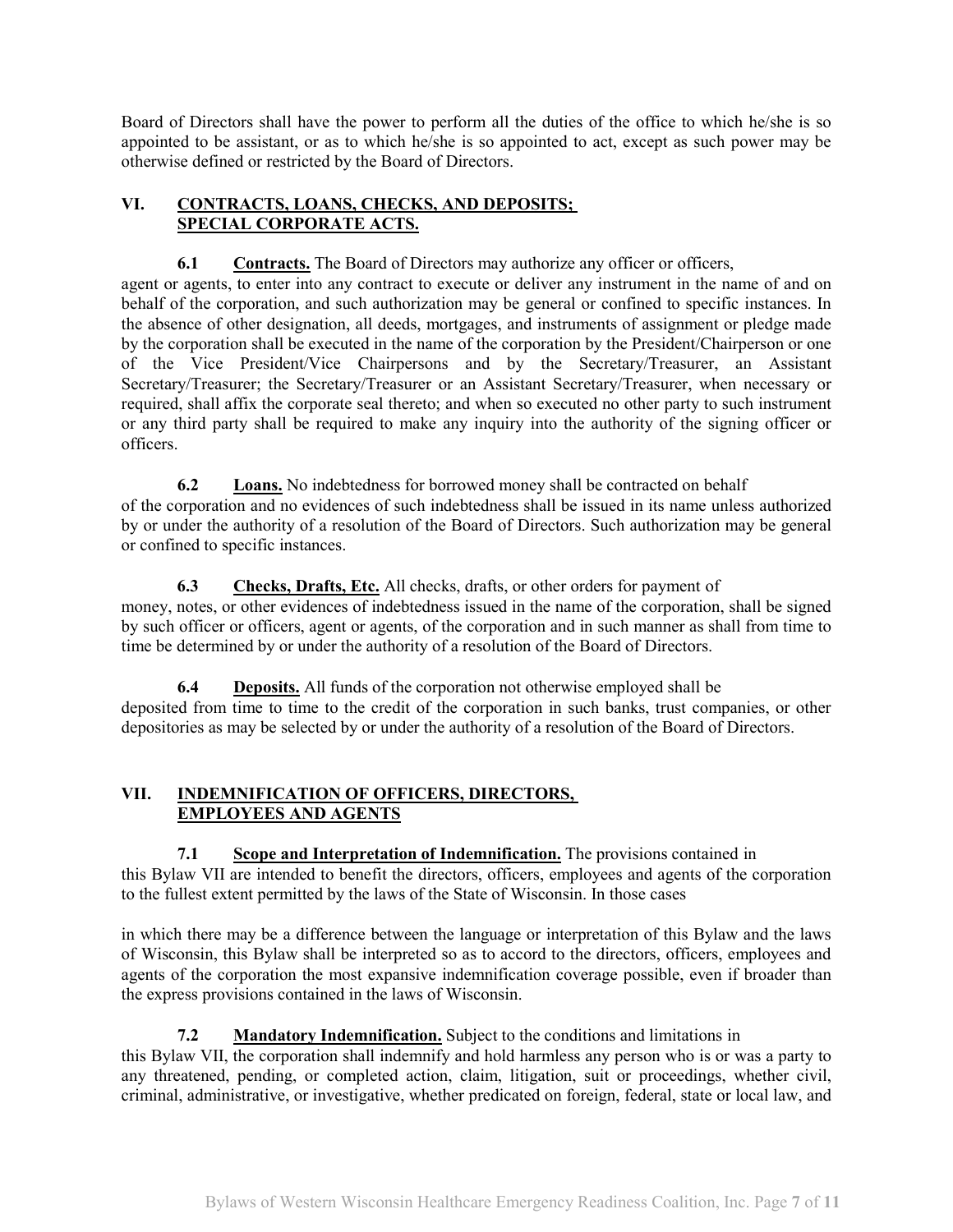whether formal or informal, because such person is, was or has agreed to become, a Director or an Officer of the corporation, or because such person is, has or has agreed to become an employee or agent of the corporation and has been specifically designated by resolution of the Board of Directors, as being indemnified under this Bylaw (hereinafter collectively referred to as "Director or Officer"). And as to acts performed in the course of such person's duties to the corporation, against:

> (a) Expenses, fees, costs, and charges including, without limitation, attorneys' fees reasonably incurred by or on behalf of a Director or Officer in connection with any action including, without limitation, the investigation, defense, settlement, or appeal of such action; provided that it is not determined pursuant to Section 7.3 of this Bylaw, or by the court before which such action was brought, that liability was incurred because the Director or Officer breached or failed to perform a duty he or she owed to the corporation and the breach of failure constituted any of the following:

(i) a willful failure to deal fairly with the corporation or its members in connection with a matter in which the Director or Officer has a material conflict of interest; and

(ii) a violation of criminal law, unless the Director or Officer had reasonable cause to believe his/her or her conduct was lawful or no reasonable cause to believe his/her or her conduct was unlawful;

(iii) a transaction from which the Director or Officer derived an improper personal profit; or

(iv) willful misconduct.

(b) Amounts incurred by Director or Officer in settlement of any action, no matter by whom brought; provided that it is not determined pursuant to 7.3 of this Bylaw, or by the court before which such action was brought, that

(i) Such settlement was not in the best interest of the corporation;

(ii) The amount incurred in such settlement was unreasonable (to a material extent) in light of all of the circumstances of such action; and

(iii) The Director or Officer breached or failed to perform a duty he or she owed to the corporation which constituted conduct set forth in Subsection 7.2 of these Bylaws.

(c) Judgments, fines, penalties, or other amounts incurred by a Director or Officer pursuant to the adjudication of liability in connection with any action; provided that it is not determined pursuant to 7.3 of this Bylaw, or by the court before which such action was brought, that with respect to such actions, other than actions brought by or in the right of the corporation to procure a judgment in its favor, the Director or Officer breached or failed to perform a duty he or she owed to the corporation which constituted conduct set forth in Subsection 7.2 of these Bylaws.

**7.3 Determination of Right to Indemnification.** Except as otherwise set forth in this section, any indemnification to be provided to a Director or Officer by the corporation under 7.2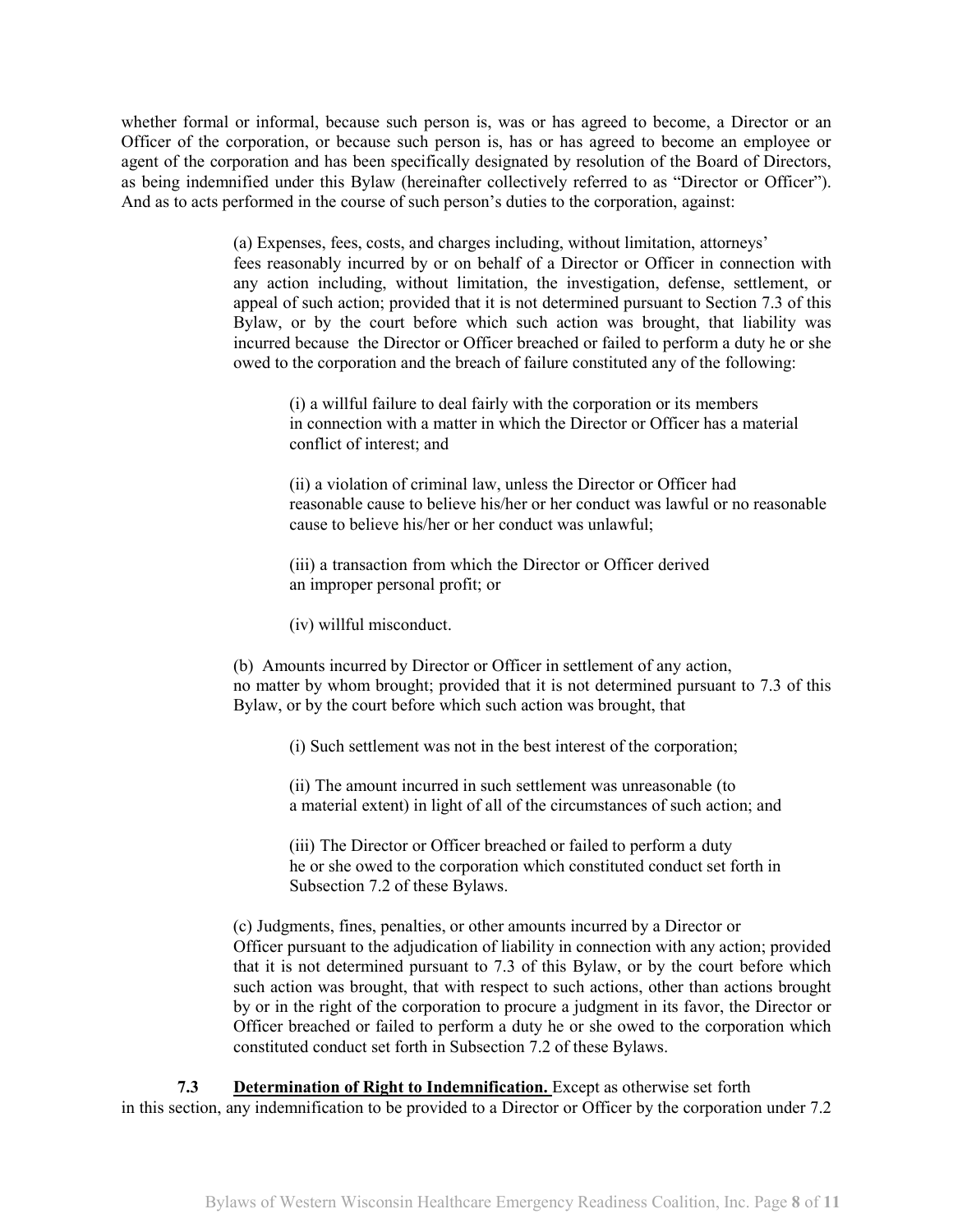upon the final disposition or conclusion of an action (or a claim, issue or matter associated with such an action), unless ordered by the court before which such action was brought, shall be paid by the corporation (net of all amounts, if any, previously advanced to the Director or Officer pursuant to Section

7.5 of this Bylaw) by check promptly, or in any event within sixty (60) days, upon receipt of the Director's or Officer's written request therefor, which request shall include a comprehensive and detailed accounting of all amounts for which indemnification is being sought from the corporation and the appropriate provision(s) of this Bylaw pursuant to which such claim is being made, and no further corporation authorization for such payment shall be required.

The Director or Officer seeking indemnification shall make written request to the Board of Directors pursuant to rules as may be established by the Board of Directors. The Board of Directors may conduct or have conducted an investigation relative to an application for indemnification or take any other action deemed by the Board necessary or appropriate in connection with such application. A decision concerning such application shall be made by majority vote of a quorum of the Board consisting of directors not at the time parties to the same or related proceedings. If a quorum of disinterested directors cannot be obtained, said decision shall be made by majority vote of the committee appointed by the Board of Directors and consisting solely of two or more directors not at the time parties to the same or related proceedings. Directors who are parties to the same or related proceedings may participate in the designation of members of the committee.

### **7.4 Termination of an Action Nonconclusive.** The termination of any action,

no matter by whom brought, by judgment, order, settlement, conviction, or upon a plea of no contest or its equivalent, shall not, of itself, create a presumption that indemnification is not required pursuant to these Bylaws.

#### **7.5 Advance Payment.** Expenses, including, without limitation, attorneys' fees

reasonably incurred by or on behalf of a Director or Officer in connection with any action (or claim), issue or matter associated with such action), no matter by whom brought, may be paid by the corporation by check to the Director or Officer (or to such other person or entity as the Director or Officer may designate in writing to the corporation as the proper recipient of such amounts) in advance of the final disposition or conclusion of such action (or claim, issue or matter associated with such action) upon the receipt of the Director's or Officer's written request therefore; provided the following conditions are satisfied:

> (a) The Director or Officer furnishes to the corporation a written certificate affirming his/her good faith belief that he or she has met the applicable standard(s) of conduct set forth in Section 7.2 of this Bylaw; and

> (b) The Director or Officer furnishes to the corporation a written agreement, executed personally or on his/her behalf, to repay any advance made under this Section 7.5 if it is ultimately determined that such Director or Officer is not entitled to be indemnified by the corporation for such amounts pursuant to the terms and conditions of this Bylaw.

If the corporation makes an advance of expenses to a Director or Officer pursuant to this Section 7.5, the corporation shall be subrogated to every right of recovery the Director or Officer may have against any insurance carrier from whom the corporation has purchased insurance for such purpose as provided under Section 7.8 of this Bylaw.

**7.6 Partial Indemnification.** If it is determined, pursuant to Section 7.3, that a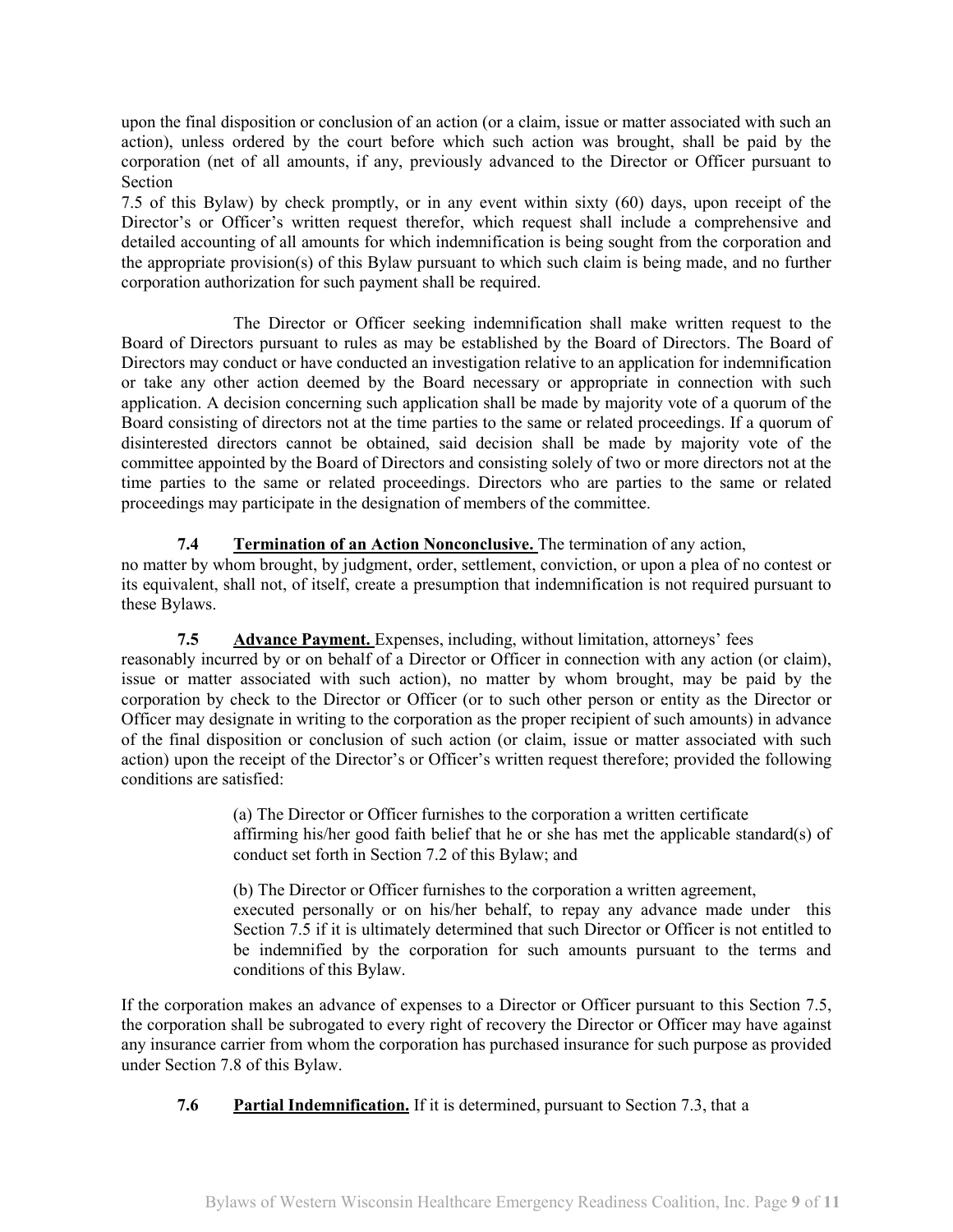Director or Officer is entitled to indemnification as to some claims, issues or matters, but not as to other claims, issues, or matters involved in any action, the authority making such determination shall authorize the reasonable proration (and payment by the corporation) of such expenses, including, without limitation, reasonable attorneys' fees, judgments, penalties, fines and amounts incurred in settlement with respect to which indemnification is sought by the Director or Officer, among such claims, issues or matters as such authority shall deem appropriate in light of all of the circumstances of such action.

### **7.7 Nonexclusivity of Bylaw VII.** The right to indemnification provided to a

Director or Officer by this Bylaw VII does not preclude any additional right to indemnification or allowance of expenses that a Director or Officer may have under the Articles or Bylaws of this corporation, under a written agreement between the Director or Officer and the corporation, pursuant to a resolution of the Board of Directors or pursuant to a resolution, after notice,

adopted by a majority vote of members who are entitled to vote. The terms and provisions of this Bylaw are to be expressly applicable to persons who have ceased to be Directors or Officers of the corporation or of an affiliate of this corporation, and such terms and provisions shall inure to the benefit of the heirs, executors and administrators of such Directors or Officers.

**7.8 Insurance.** The corporation may purchase and maintain insurance on behalf of any person who is or was a Director or Officer of the corporation, against any liability asserted against him or her or incurred by or on behalf of him or her in any such capacity, or arising out of his/her or her status of such, whether or not the corporation would have the power to indemnify him or her against such liability under the provisions of this bylaw or under the laws of the State of Wisconsin. The purchase and maintenance of such insurance shall not in any way limit or affect the right and obligations of the corporation of any Director or Officer under this Bylaw VII. Such insurance, may, but need not, be for the benefit of all Directors or Officers of the corporation.

In the event a Director or Officer shall receive payment from any insurance carrier or from the plaintiff in any action against such Director or Officer with respect to indemnified amounts after payments on account of all or part of such indemnified amounts have been made by the corporation pursuant to this Bylaw VII, such Director or Officer shall promptly reimburse the corporation for the amount, if any, by which the sum of such payment by such insurance carrier or such plaintiff and payment by the corporation to such Director or Officer exceeds such indemnified amounts; provided, however, that such portion, if any, of such insurance proceeds that are required to be reimbursed to the insurance carrier under the terms of its insurance policy shall not be deemed to be payments to such Director or Officer under this Bylaw. In addition, upon payment of indemnified amounts under this Section VII, the corporation shall be subrogated to such Director's or Officer's rights against any insurance carrier with respect to such indemnified amounts and the Director or Officer shall execute and deliver any and all documents and perform any and all other acts or deeds which the corporation shall deem necessary or advisable to secure such rights. The Director or Officer shall do nothing to prejudice such rights of recovery or subrogation. Such right of subrogation shall be terminated upon receipt by the corporation of the amount to be reimbursed by the Director or Officer.

### **VIII. AMENDMENTS**

**8.1 By Directors.** These Bylaws may also be altered, amended, or repealed and new Bylaws may be adopted by the Board of Directors by affirmative vote of a majority of the number of directors present at any meeting at which a quorum is in attendance.